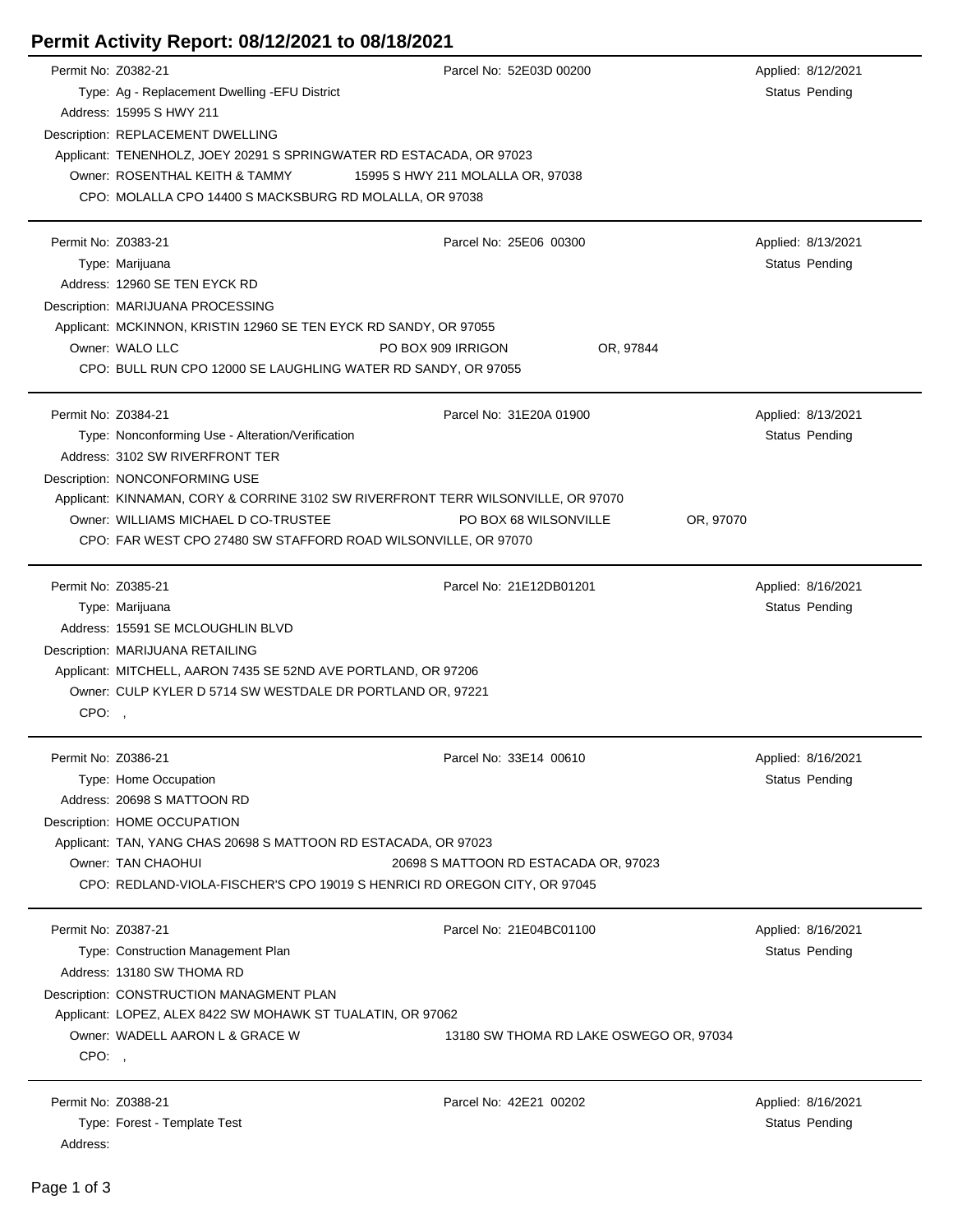## **Permit Activity Report: 08/12/2021 to 08/18/2021**

|                     | Description: FOREST DWELLING<br>Applicant: COULSTON, RICHARD PO BOX 1054 MULINO, OR 97042<br>Owner: COULSTON RICHARD J 10347 WHITEGATE AVE SUNLAND CA, 91040<br>CPO: HAMLET OF MULINO PO BOX 853 MULINO, OR 97042 |                                         |                                      |  |
|---------------------|-------------------------------------------------------------------------------------------------------------------------------------------------------------------------------------------------------------------|-----------------------------------------|--------------------------------------|--|
| Permit No: Z0389-21 | Type: Ag - Replacement Dwelling - EFU District<br>Address: 24485 NE BOONES FERRY RD<br>Description: REPLACEMENT DWELLING IN EFU DISTRICT                                                                          | Parcel No: 31W35 01100                  | Applied: 8/16/2021<br>Status Pending |  |
|                     | Applicant: BERNERT, MICHAEL PO BOX 37 WILSONVILLE, OR 97070                                                                                                                                                       |                                         |                                      |  |
|                     | Owner: LEE H & MARION B THOMPSON FOUNDATION 24130 SW GRAHAMS FRY RD SHERWOOD OR, 97140                                                                                                                            |                                         |                                      |  |
|                     | CPO: AURORA BUTTEVILLE BARLOW CPO 24780 NE PRAIRIE VIEW DR AURORA, OR 97002                                                                                                                                       |                                         |                                      |  |
| Permit No: Z0390-21 |                                                                                                                                                                                                                   | Parcel No: 23E19 02600                  | Applied: 8/17/2021                   |  |
|                     | Type: Ag - Replacement Dwelling - EFU District                                                                                                                                                                    |                                         | <b>Status Pending</b>                |  |
|                     | Address: 15760 S HATTAN RD                                                                                                                                                                                        |                                         |                                      |  |
|                     | Description: REPLACEMENT DWELLING IN EFU DISTRICT                                                                                                                                                                 |                                         |                                      |  |
|                     | Applicant: FRANCHUK, FYODOR 15670 S HATTAN RD OREGON CITY, OR 97045                                                                                                                                               |                                         |                                      |  |
|                     | Owner: FRANCHUK ANNA & FYODOR<br>CPO: CARVER-LOGAN CPO (INACTIVE), OR                                                                                                                                             | 15760 S HATTAN RD OREGON CITY OR, 97045 |                                      |  |
|                     |                                                                                                                                                                                                                   |                                         |                                      |  |
| Permit No: Z0391-21 |                                                                                                                                                                                                                   | Parcel No: 21E02BA03500                 | Applied: 8/17/2021                   |  |
|                     | Type: Steep Slope Review II - Ministerial                                                                                                                                                                         |                                         | <b>Status Pending</b>                |  |
| Address:            |                                                                                                                                                                                                                   |                                         |                                      |  |
|                     | Description: STEEP SLOPE REVIEW                                                                                                                                                                                   |                                         |                                      |  |
|                     | Applicant: DAIGNEAULT, EVAN 6435 SW PARKHILL WAY PORTLAND, OR 97239<br>Owner: ADVANCE DESIGN BUILD LLC 6435 SW PARKHILL WAY PORTLAND OR, 97239                                                                    |                                         |                                      |  |
|                     | CPO: BIRDSHILL (INACTIVE), OR                                                                                                                                                                                     |                                         |                                      |  |
|                     | Permit No: ZPAC0105-21                                                                                                                                                                                            | Parcel No: 21E01CD00900                 | Applied: 8/16/2021                   |  |
|                     | Type: Design Review                                                                                                                                                                                               |                                         | <b>Status Pending</b>                |  |
|                     | Address: 14110 SE MCLOUGHLIN BLVD                                                                                                                                                                                 |                                         |                                      |  |
|                     | Description: PRE-APP FOR DESIGN REVIEW                                                                                                                                                                            |                                         |                                      |  |
|                     | Applicant: PETERSON, ERIC 14710 SE LEE AVE PORTLAND, OR 97267                                                                                                                                                     |                                         |                                      |  |
|                     | Owner: KIM HONG SIK 10811 SE BUSH PORTLAND                                                                                                                                                                        | OR, 97266                               |                                      |  |
| CPO:,               |                                                                                                                                                                                                                   |                                         |                                      |  |
|                     | Permit No: ZPAC0106-21                                                                                                                                                                                            | Parcel No: 41E20 00400                  | Applied: 8/17/2021                   |  |
|                     | Type: Design Review                                                                                                                                                                                               |                                         | Status Pending                       |  |
|                     | Address: 7528 S MARK RD                                                                                                                                                                                           |                                         |                                      |  |
|                     | Description: PRE APPLICATION FOR DESIGN REVIEW                                                                                                                                                                    |                                         |                                      |  |
|                     | Applicant: SCHOEFFEL, ADAM 2303 N RANDOLPH AVE PORTLAND, OR 97227                                                                                                                                                 |                                         |                                      |  |
|                     | Owner: MARK PRAIRIE HISTORICAL SOCIETY                                                                                                                                                                            | 7528 S MARK RD CANBY OR, 97013          |                                      |  |
|                     | CPO: SOUTH CANBY (INACTIVE), OR                                                                                                                                                                                   |                                         |                                      |  |
|                     | Permit No: ZPAC0107-21                                                                                                                                                                                            | Parcel No: 12E32AA01100                 | Applied: 8/18/2021                   |  |
|                     | Type: Partition                                                                                                                                                                                                   |                                         | Status Pending                       |  |
|                     | Address: 7910 SE KING RD                                                                                                                                                                                          |                                         |                                      |  |
|                     | Description: PRE APPLICATION FOR PARTITION                                                                                                                                                                        |                                         |                                      |  |
|                     | Applicant: FAI NG CHIN 9817 SE EVERGREEN HWY VANCOUVER, WA 98664                                                                                                                                                  |                                         |                                      |  |
| Owner:,             |                                                                                                                                                                                                                   |                                         |                                      |  |